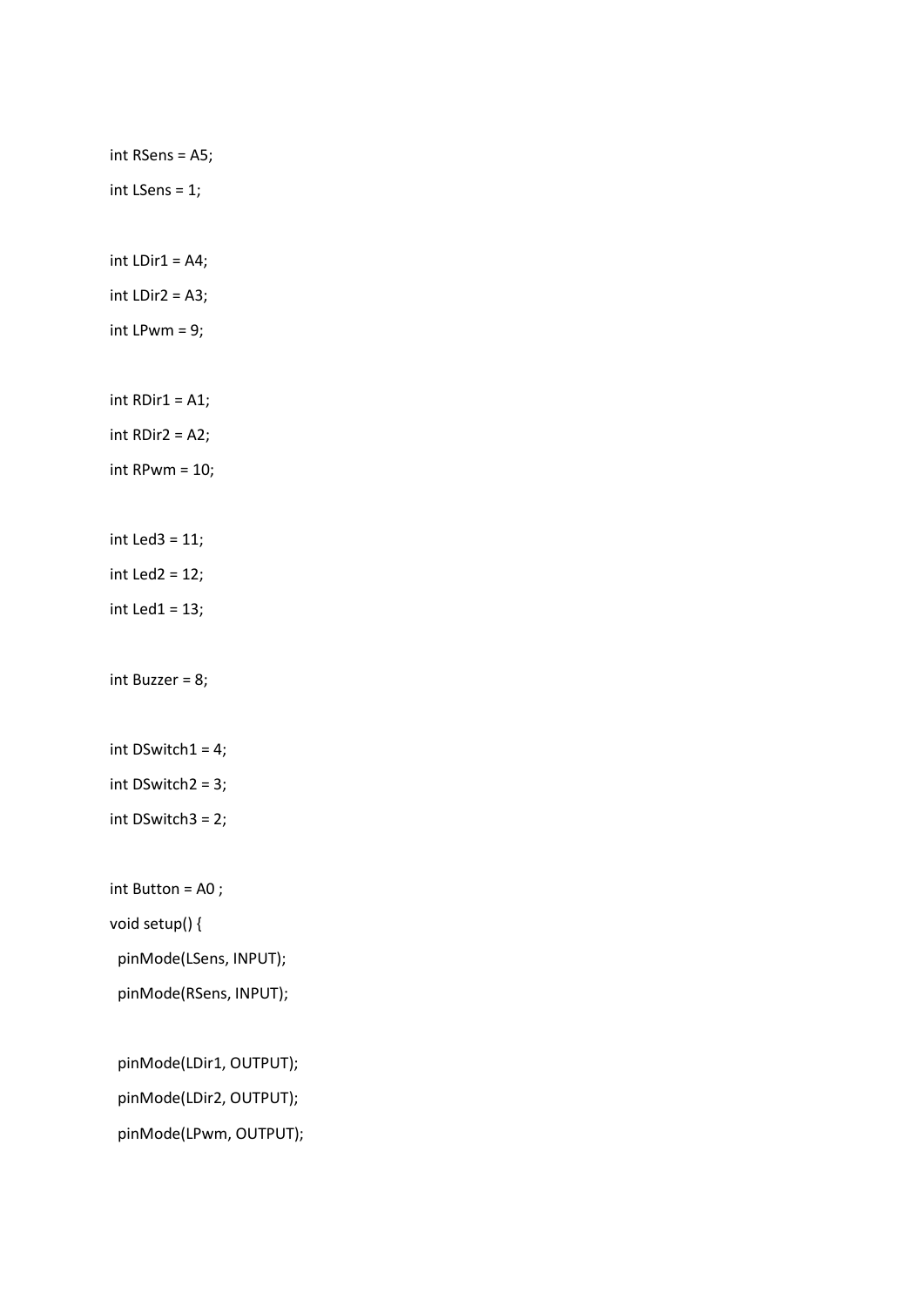pinMode(Led1, OUTPUT); pinMode(Led2, OUTPUT); pinMode(Led3, OUTPUT);

 pinMode(RDir1, OUTPUT); pinMode(RDir2, OUTPUT); pinMode(RPwm, OUTPUT);

 pinMode(DSwitch1, INPUT); pinMode(DSwitch2, INPUT); pinMode(DSwitch3, INPUT);

 pinMode(Button, INPUT); pinMode(Buzzer, OUTPUT); // digitalWrite(DSwitch1, HIGH); digitalWrite(DSwitch2, HIGH); digitalWrite(DSwitch3, HIGH); digitalWrite(Button, HIGH);

//

```
}
```
void loop() {

if (digitalRead(DSwitch1) == 0 && digitalRead(DSwitch2) == 0 && digitalRead(DSwitch3) == 0) {

//////////HERA ///////////

for (int i = 0; i < 3; i++) {

digitalWrite(Led3, HIGH);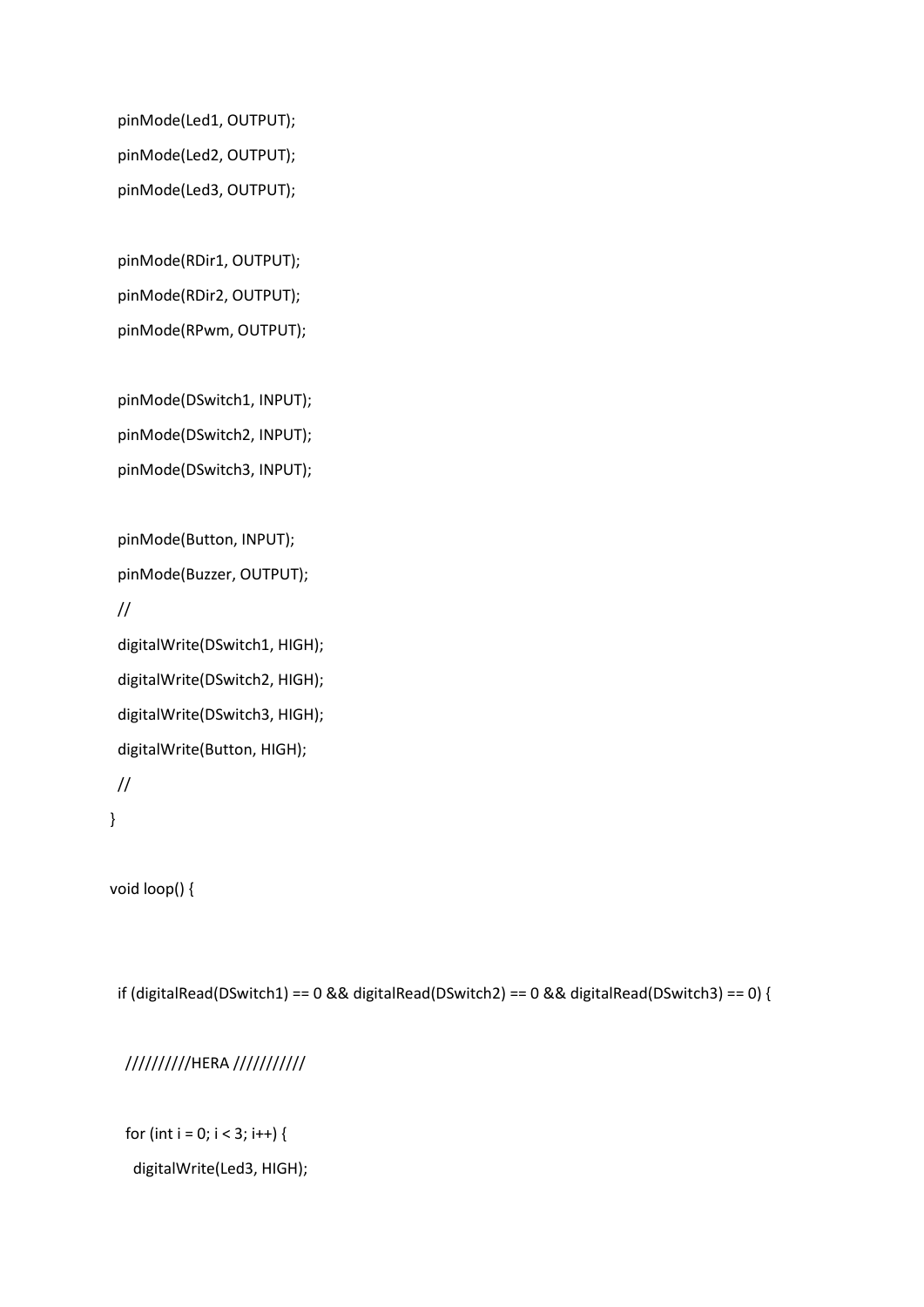```
 digitalWrite(Led2, HIGH);
digitalWrite(Led1, HIGH);
noTone(Buzzer);
delay(100);
tone(Buzzer, 800);
delay(150);
```

```
 }
```
 digitalWrite(Led3, HIGH); digitalWrite(Led2, HIGH); digitalWrite(Led1, HIGH); Ses: noTone(Buzzer);

if (digitalRead(Button) == 1)

```
 {
```

```
for (int i = 0; i < 4; i++) {
```
noTone(Buzzer);

```
 tone(Buzzer, 800);
delay(600);
```
noTone(Buzzer);

delay(200);

```
 }
```

```
 while (1) {
```

```
 if (digitalRead(LSens) == 0)
{
```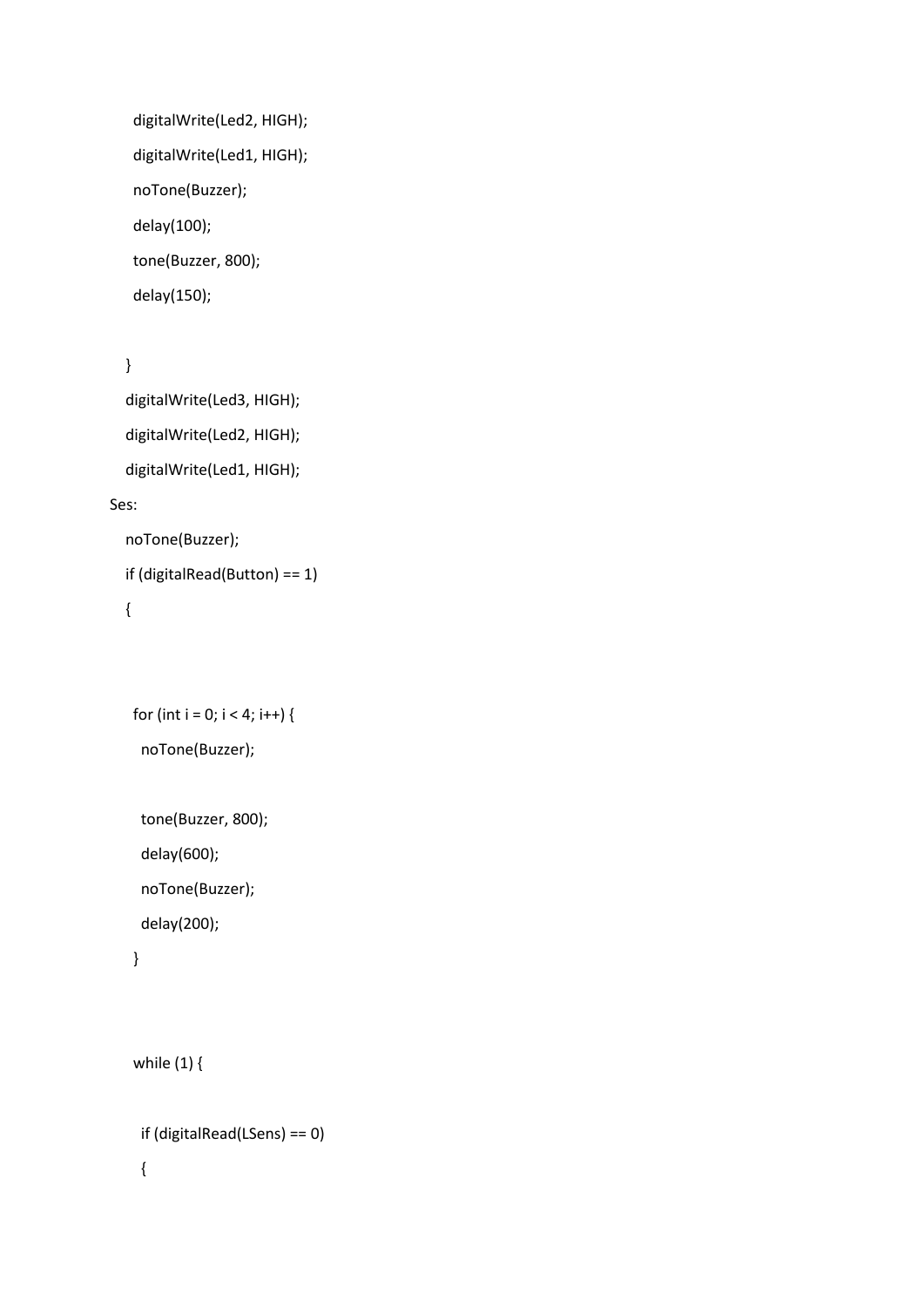```
 digitalWrite(LDir1, LOW);
digitalWrite(LDir2, HIGH);
analogWrite(LPwm, 150);
```

```
 digitalWrite(RDir1, HIGH);
digitalWrite(RDir2, LOW);
analogWrite(RPwm, 150);
delay(500);
```

```
 }
else if (digitalRead(RSens) == 1)
{
 digitalWrite(LDir1, HIGH);
```
 digitalWrite(LDir2, LOW); analogWrite(LPwm, 150);

```
 digitalWrite(RDir1, LOW);
digitalWrite(RDir2, HIGH);
analogWrite(RPwm, 150);
delay(500);
```

```
 }
```

```
 else {
```

```
 digitalWrite(LDir1, HIGH);
digitalWrite(LDir2, LOW);
analogWrite(LPwm, 150);
```

```
 digitalWrite(RDir1, HIGH);
digitalWrite(RDir2, LOW);
analogWrite(RPwm, 150);
```

```
 }
```